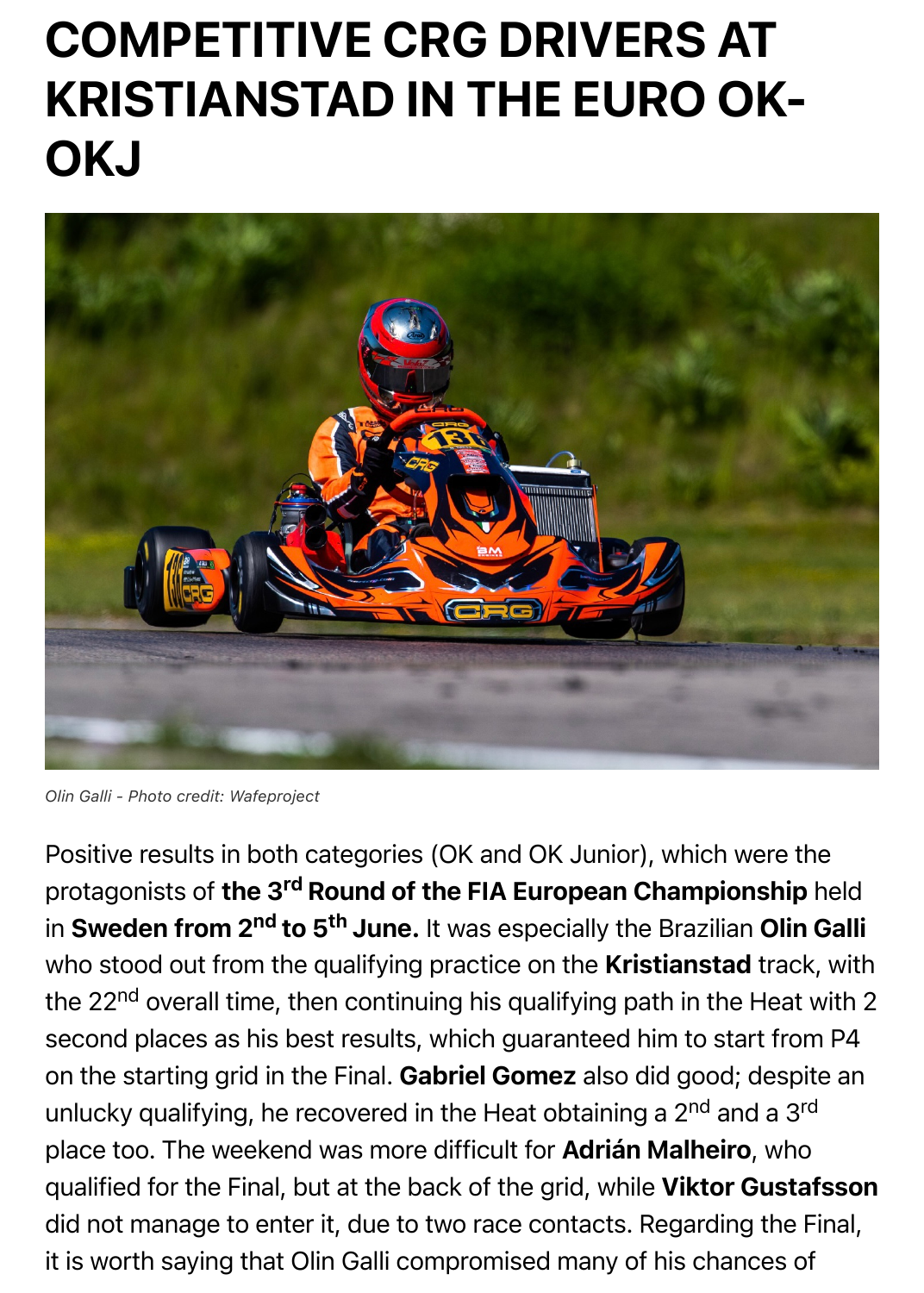obtaining the podium already at the start, as starting from the outside line of the grid made him lose some positions, to then close in P9. Gabriel Gomez also finished the race in the point zone, recovering 10 positions, from P24 to P14, while Mallheiro was forced to retire due to a race contact.

A good weekend in OK Junior for the CRG colors as well. Nikolas Roos had the pace of the best in every phase of the meeting. The South African of the CRG Team scored P11 overall in qualifying practice and after excellent Heats, he managed to start from P13 on the starting grid of the Final, where he obtained a positive 11<sup>th</sup> place in the points. His race pace was good, like Scott Lindblom's one, who however suffered from his lack of experience by losing some Heats and not qualifying for the Final.

The 4<sup>th</sup> and final round of the Euro OK and OK Junior will take place in Franciacorta in Italy on the weekend of July, 10<sup>th</sup>.

## CRG drivers' post-race reaction

Olin Galli (OK): *"I'm very happy with the speed we had all weekend and also how easy the chassis was to drive. We are using the KT2 chassis which in the 2022 version allows us to tackle all stages of the race, moving the set up very little, always offering top performance. I was unlucky at the start of the Final because from the outside line I was unable to finish behind the leaders and lost some positions, otherwise I think the podium would have been within our reach. We hope to finish this Championship in the best possible way in Italy and we will work to make sure we close the last gap with our rivals".*

Nikolas Roos (OKJ): *"We worked very well this weekend and we were very close to fighting with the best in the Final. The chassis is really fast in all conditions and this makes our work program from free practice onwards much easier, because I can concentrate on improving my drive and the engine set-up as well. Now we have to keep our focus on the work we are doing and prepare as best as we can for the last Franciacorta match in Italy. I want to thank all the CRG technical staff for the great*